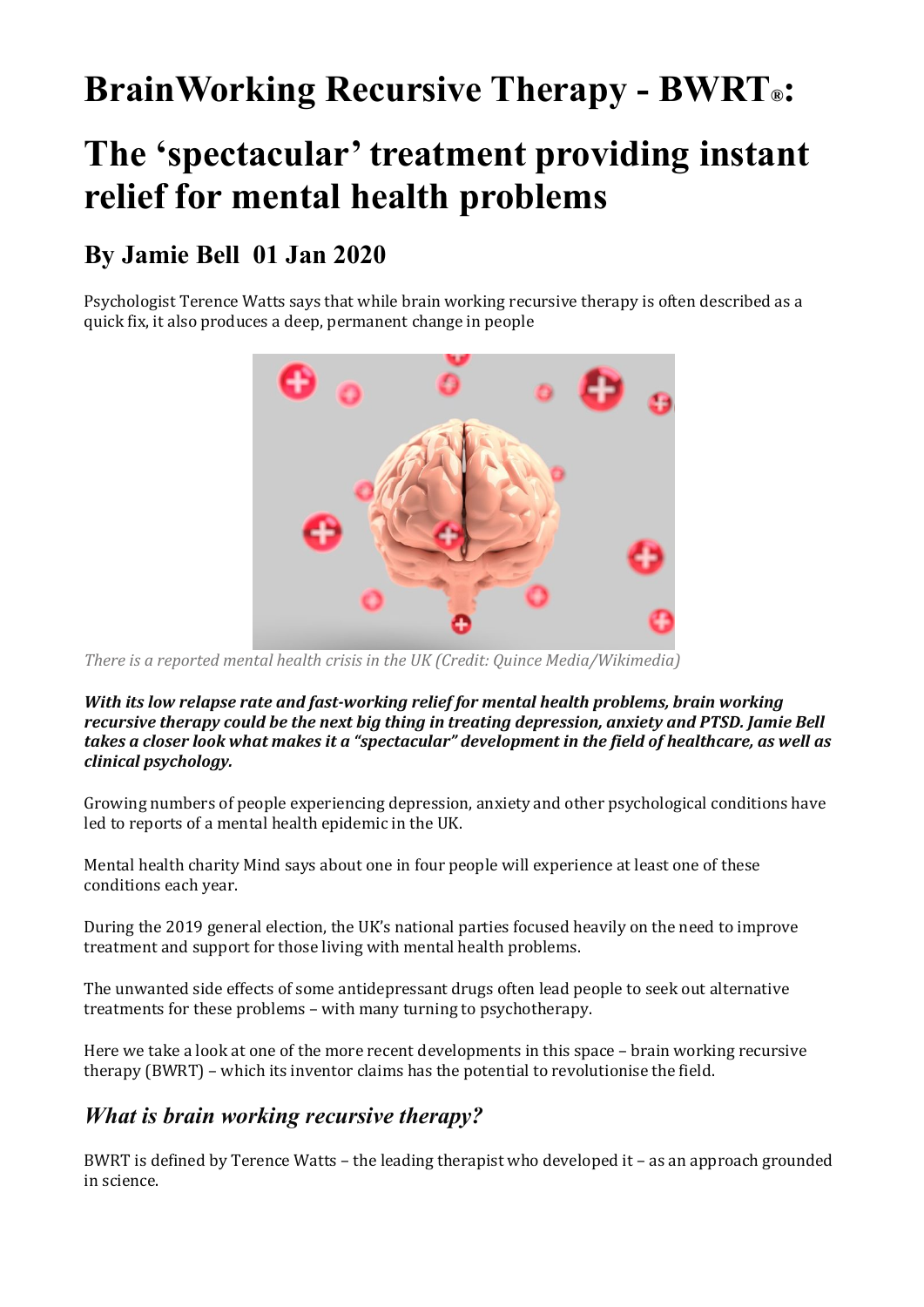It uses natural psychological processes to recondition neural pathways in the brain that lead to unwanted behaviour.

By stopping and rerouting the brain's natural response to anything traumatic or not understood in its tracks, BWRT can prevent the negative outward symptoms of conditions like depression and anxiety.

It uses no devices, advanced technologies or medication, but simply involves a patient and a therapist talking – like many other forms of therapy.

Watts believes that because many physical health problems are rooted in - or at least impacted by psychological problems, BWRT can also be effective in coping with the symptoms of diabetes, multiple sclerosis, and a number of autoimmune diseases.

He says: "The purpose of BWRT is to give people the life they deserve, and that's what it does.

"It's about giving people contentment in their lives, and making them feel equal to others. BWRT does that better than any other therapy I've ever used."

#### *How effective is brain working recursive therapy?*

Watts was primarily using hypnotherapy to treat mental health problems in 2011 when he starting piecing together BWRT.

However, once he realised its potential in the field of psychotherapy, he decided to devote his career solely to the more scientific approach - which included setting up the Terence Watts BWRT Institute, based in London.

Watts says: "I was an analytical therapist for 25 years, and having been in the profession for such a long time I can always recognise when something is spectacular, which BWRT certainly is.

"I can guarantee you could search for a year and you wouldn't find anybody – who understands what it is - that says it's ineffective, or has any real downsides.

"That's why I'm still massively excited by it - I first taught it six years ago now and it's still just as exciting as it was when I first taught it."

As well as being effective in helping people with a wide variety of psychological problems – from depression and anxiety to obsessive compulsive disorder (OCD) and phobias – Watts says BWRT is extremely fast, often only taking one session to resolve these conditions.

He adds that it has been used to treat people with post-traumatic stress disorder (PTSD) in warzones in South Africa - soldiers have returned to the field after just one day of BWRT treatment, compared to the three-week time frame normally associated with the condition.

However, while it is often referred to as a quick fix – which Watts says is accurate – it is not just a shortterm solution as it produces a "very deep, permanent change in people".

Watts says the relapse rate following BWRT treatment is very low, with more than 99% of patients who respond well to it requiring no follow-up sessions.

He adds: "Because it is so scientific and works to a strict structure, on the rare occasion someone does start to feel mental health symptoms coming back – following a successful first session – BWRT therapists can go back through the protocol and find out exactly where the problem lies, and why it didn't work."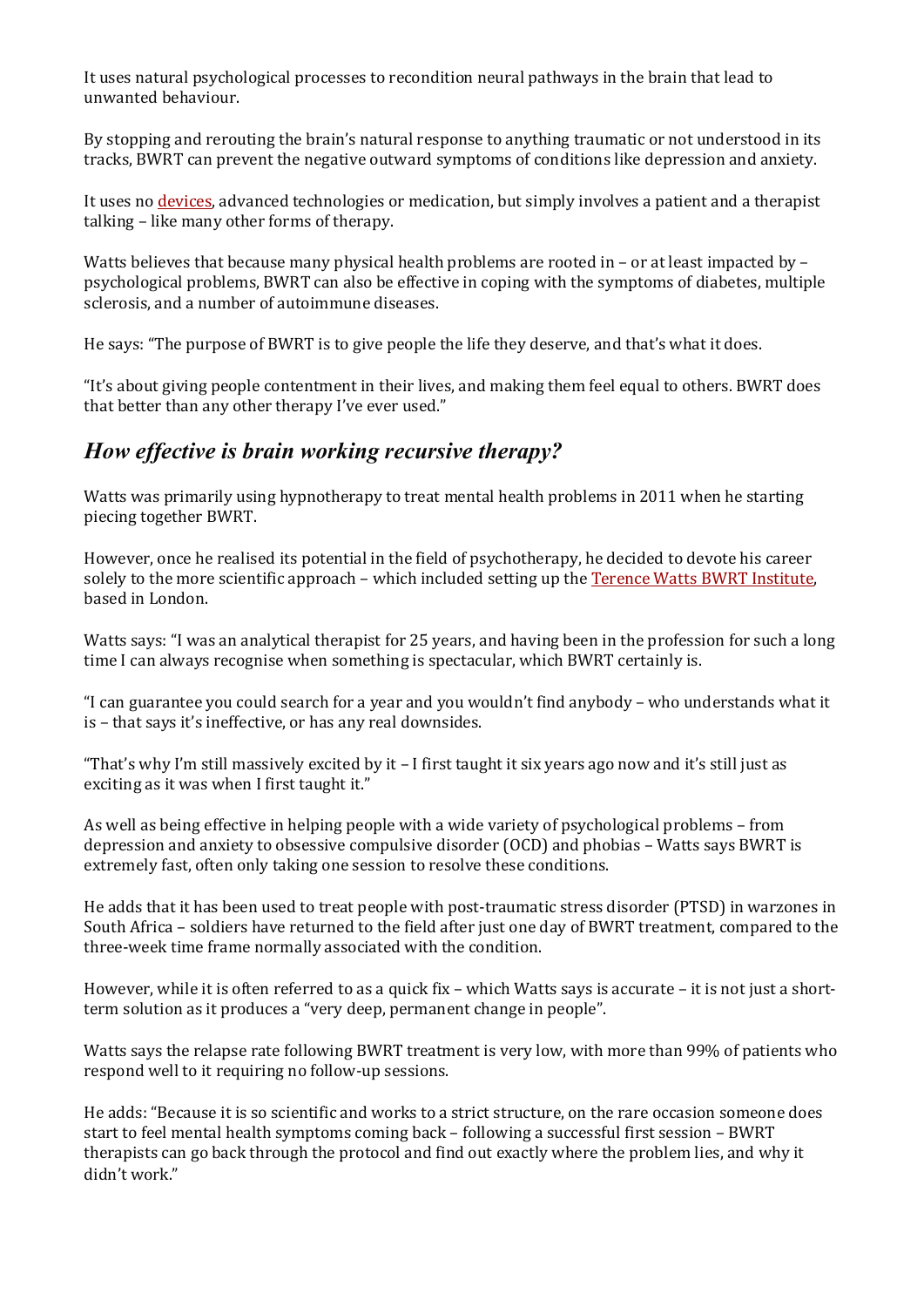### *How does BWRT compare to other therapy methods?*

Eye movement desensitisation and reprocessing (EMDR) is an interactive psychotherapy treatment that involves the patient recalling distressing images and experiences in order to cope with conditions like PTSD and other traumas.

Watts says this method is very painful and difficult for the patient, however, as it means they have to confront and directly deal with their trauma.

The process of BWRT is less challenging for patients and doesn't require them to "sit with" their pain.

Cognitive behavioural therapy (CBT) is another "talking therapy" that can help a patient manage their problems by changing the way they think and behave.

While Watts says there's no doubt CBT works, he adds that it has quite a high relapse rate – one of the areas in which BWRT has proven to be especially effective.



Emotional freedom techniques (EFT) is a form of acupuncture using the fingertips to stimulate energy points on the body, and offers treatment for physical and emotional pain and disease.

Watts says EFT also works but is unconventional and often makes patients feel uncomfortable, while BWRT is much closer to what people would consider to be a normal appointment or conversation with a therapist.

Watts adds that while hypnotherapy – treating mental health problems with hypnosis – can be very effective too, it doesn't work for everyone.

He says: "There is not a form of therapy in the world that works on every single person.

"While BWRT does not work on everyone, it works for a wider range of people than hypnotherapy ever could."

#### *Is BrainWorking Recursive therapy available on the NHS?*

BWRT is already used by a handful of NHS psychologists in the UK to help treat a range of conditions, including PTSD and depression.